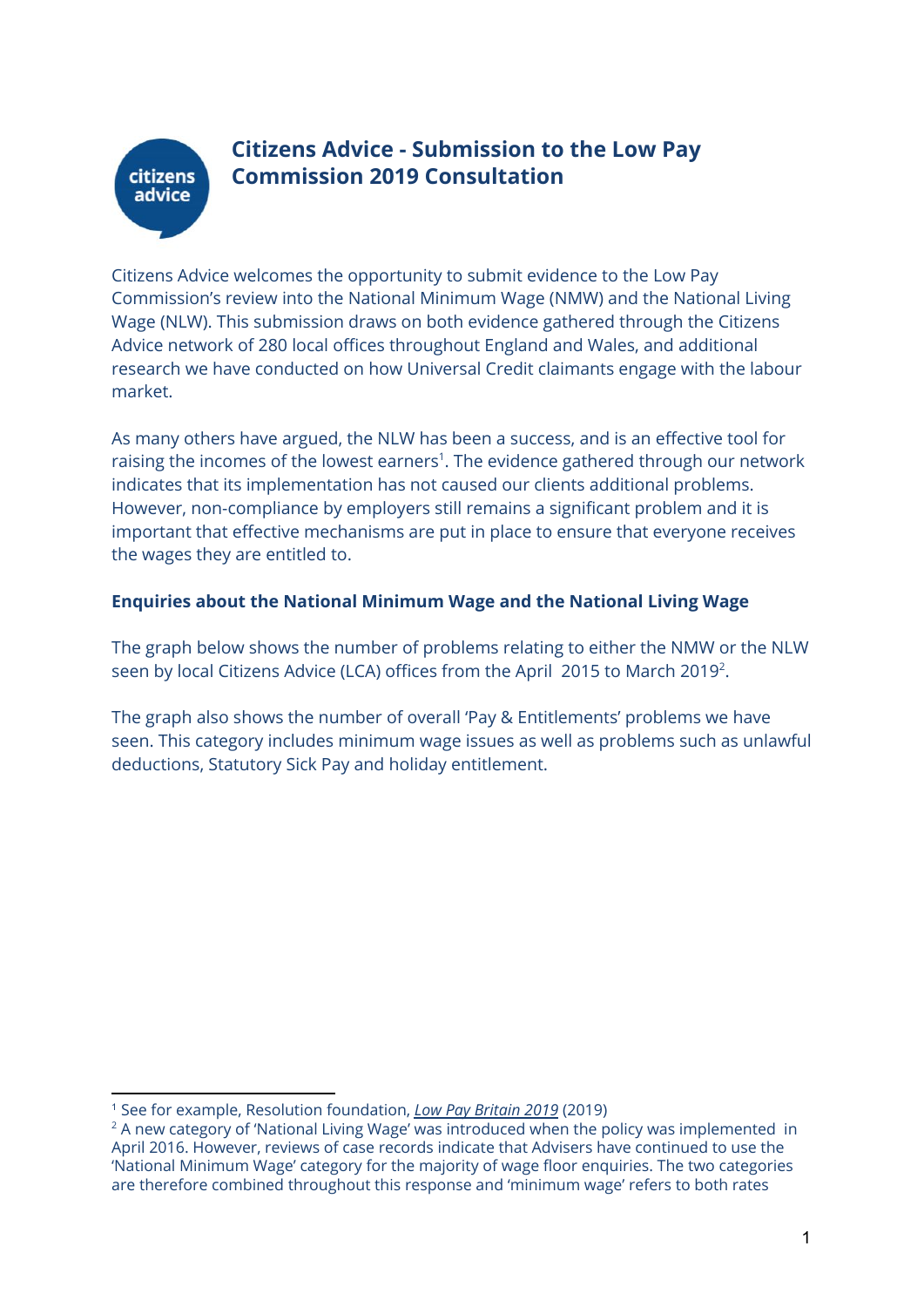

### **Fig.1. NLW and NMW problems seen by Local Citizens Advice, April 2015 to March 2019**

There has been a small decrease (c.14 % year on year) in enquiries about the issue over this period, (although numbers did temporarily rise around the time the policy was implemented in April 2016). This indicates the implementation of the NLW has not resulted in any significant negative change in the number of minimum wage problems experienced by our clients in the long-term. However, as this is in line with a general decline in the overall 'Pay and Entitlements' category of 16% over the same period, the reduction in NMW and NLW enquiries can not be attributed solely to the introduction of the latter. 3

Nethertheless, the fact that Citizens Advice saw just under 1,900 minimum wage problems in the last year indicates that too many employers are not complying with the law. Some insight into nature of this non-compliance can be gained through evidence forms submitted by Local Citizens Advice Advisors<sup>4</sup>. They describe a variety of types non-compliance, including:

Clients being paid at the previous year's rate

<sup>&</sup>lt;sup>3</sup> The number of problems we see are affected by a variety of factors. Although large variations often reflect new policies or the other changes in the external environment, they are also influenced by changes in service provision.

<sup>4</sup> Our Advisors can submit evidence forms if they come across a case which they think is particularly serious, new, or a good example of a wider problem.